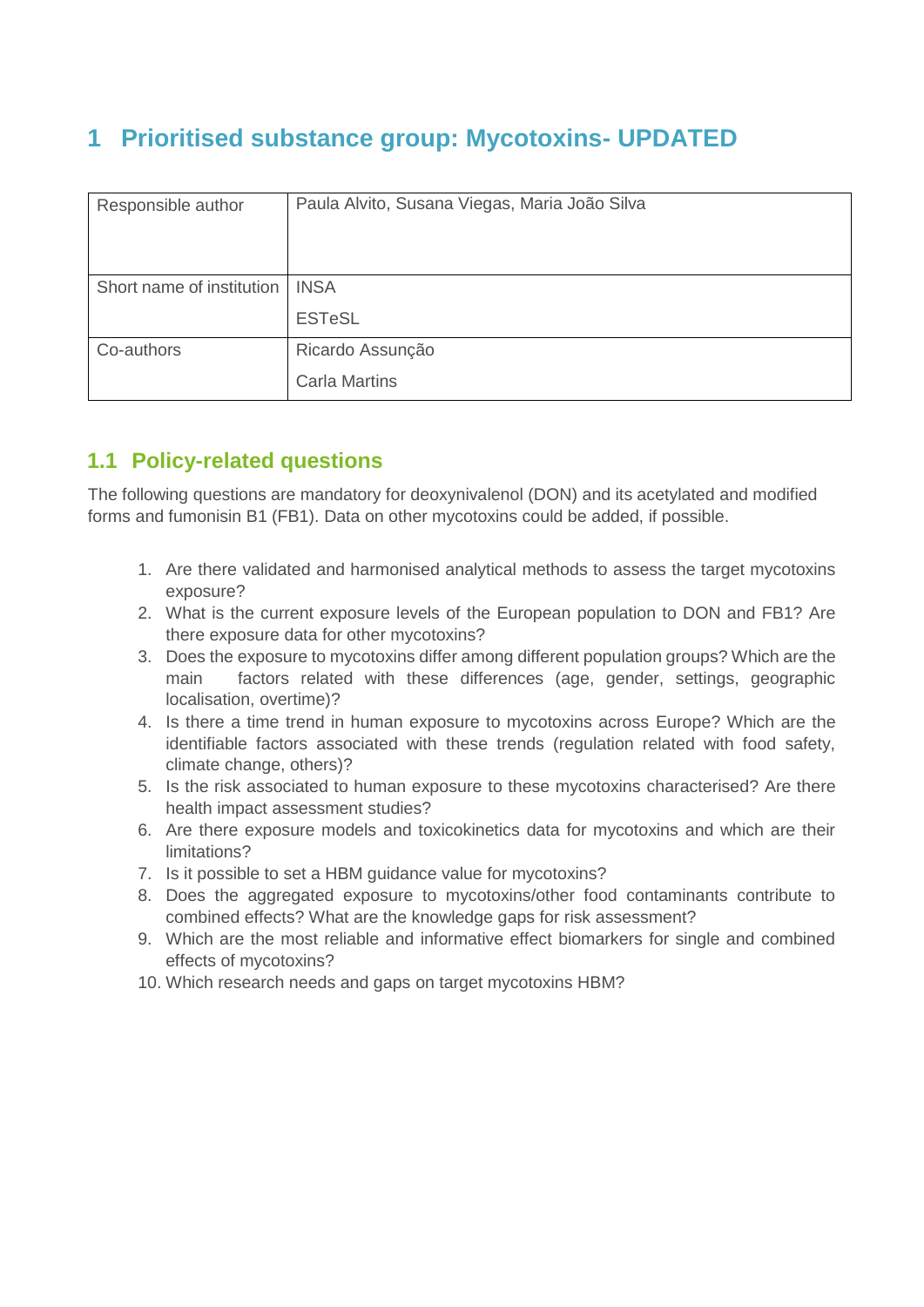## **1.2 Research activities to be undertaken**

| <b>Policy question</b>                                                                                                     | <b>Substance</b> | <b>Available knowledge</b>                                                                                                                                                                                                                                                                                                                                                                                                                                                               | Knowledge gaps (G) and activities needed (A)                                                                                                                                                                                                                                                                                                                                                                                                                                                                                                                                                                                                             |
|----------------------------------------------------------------------------------------------------------------------------|------------------|------------------------------------------------------------------------------------------------------------------------------------------------------------------------------------------------------------------------------------------------------------------------------------------------------------------------------------------------------------------------------------------------------------------------------------------------------------------------------------------|----------------------------------------------------------------------------------------------------------------------------------------------------------------------------------------------------------------------------------------------------------------------------------------------------------------------------------------------------------------------------------------------------------------------------------------------------------------------------------------------------------------------------------------------------------------------------------------------------------------------------------------------------------|
| validated<br>Are<br>there<br>and<br>harmonised analytical methods to<br>the<br>mycotoxins<br>target<br>assess<br>exposure? | mycotoxins       | Analytical methods for DON and its<br>glucuronides as well as FB1-4 are mainly<br>based on MS.<br>However, commercial sources for DON   A.<br>glucuronide standards are scarce and no<br>certified reference materials are available for<br>urinary DON biomarkers<br>Only FB1-3 are available on the market as<br>calibrant solutions, while FB4 can be<br>purchased as purified powder. Except for<br>HFB1, analytical standards for modified<br>forms are not commercially available. | G. Current analytical methods, harmonised methods, reference<br>materials, proficiency tests, expert laboratories<br>Identify across Europe the analytical capacity for<br>determination of multiple biomarkers of exposure,<br>availability of reference materials and standards, best<br>biomarkers, matrices and methods (task 9.1; Y3, Y4).<br>Promote training and harmonisation on analysis of<br>mycotoxin biomarkers. Identify quality assurance<br>requirements including the performance of an<br>interlaboratory comparison exercise (ICI). Start<br>chemical analysis as part of the aligned studies (task<br>9.2 and task 9.4; Y3, Y4, Y5). |

**Table 1 Research activities research activities to be carried out to answer the policy questions for mycotoxins**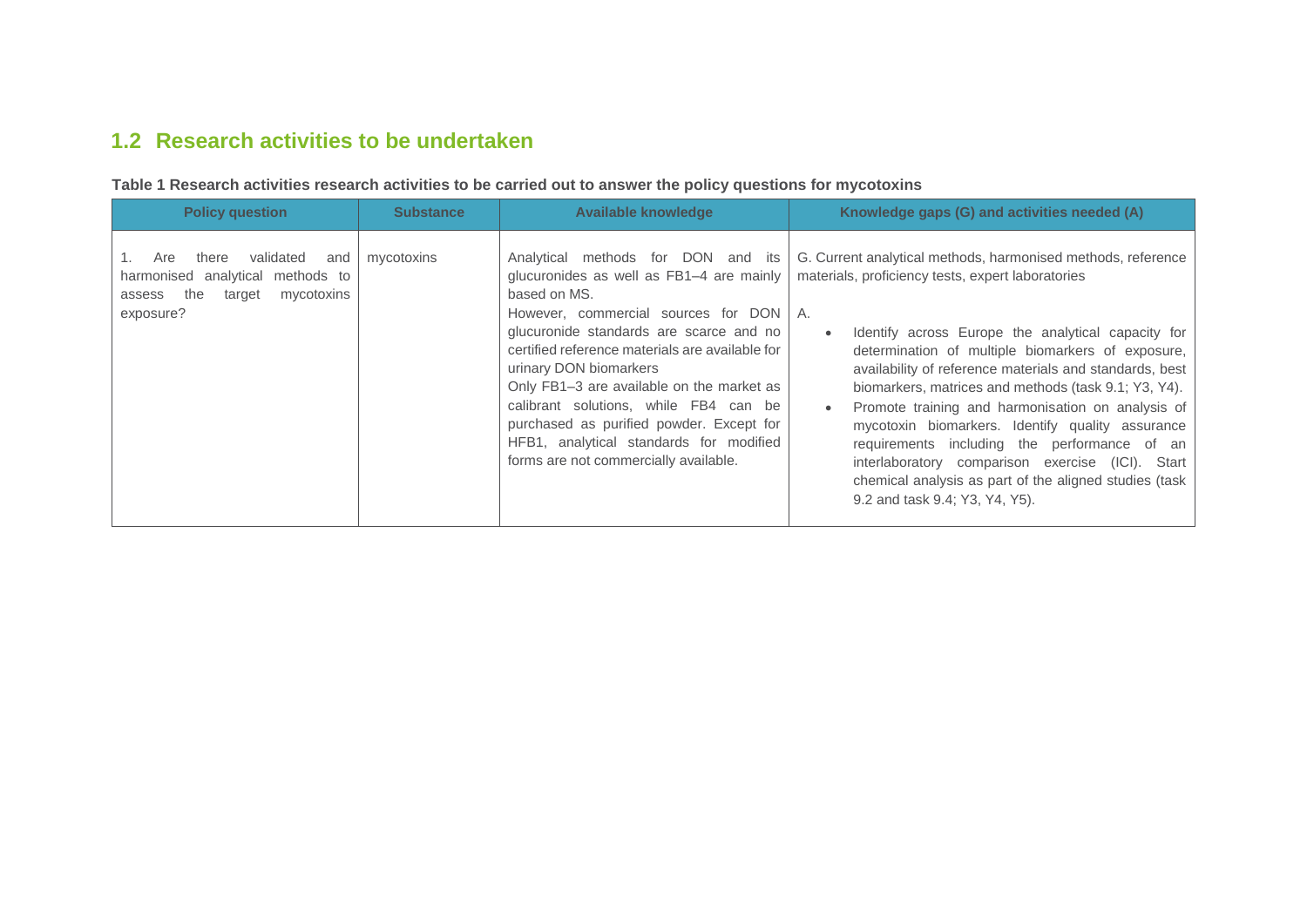| <b>Policy question</b>                                                                                                                                                                                                         | <b>Substance</b>                                                                                                   | <b>Available knowledge</b>                                                                                                                                                                                                                                                                                                                                                                                             | Knowledge gaps (G) and activities needed (A)                                                                                                                                                                                                                                                                                                                                                                                |
|--------------------------------------------------------------------------------------------------------------------------------------------------------------------------------------------------------------------------------|--------------------------------------------------------------------------------------------------------------------|------------------------------------------------------------------------------------------------------------------------------------------------------------------------------------------------------------------------------------------------------------------------------------------------------------------------------------------------------------------------------------------------------------------------|-----------------------------------------------------------------------------------------------------------------------------------------------------------------------------------------------------------------------------------------------------------------------------------------------------------------------------------------------------------------------------------------------------------------------------|
| 2. What is the current exposure levels<br>of the European population to DON<br>and FB1? Are there exposure data for<br>other mycotoxins?                                                                                       | <b>Mycotoxins</b><br>DON and FB1 are<br>mandatory but HBM<br>data<br>on<br>other<br>mycotoxins are also<br>welcome | Wide exposure to mycotoxins have been<br>reported mainly through food commodities.<br>Additional studies also report exposure by<br>inhalation in occupational settings.<br>DON (total DON) and FB1 were detected in<br>the urine of the general population in United<br>Kingdom, France, Sweden, Italy, Croatia,<br>Austria, Belgium, Germany as well as in<br>occupational settings (although in a lower<br>extent). | G. Current data on mycotoxin exposure from EU countries for<br>general population (different population groups including<br>vulnerable populations as children, special diet, pregnant<br>women) and workers.<br>А.<br>Collect, compare and evaluate the available data on<br>mycotoxins exposure (DON and its metabolites, FB1 and other<br>if possible) (WP 7,10, Y3, Y4, Y5) and integrate into IPCheM<br>(WP10; Y4, Y5) |
| 3. Does the exposure to mycotoxins<br>differ among countries and different<br>population groups? Which are the<br>main factors related with these<br>differences (age, gender, settings,<br>geographic localisation, overtime) | mycotoxins                                                                                                         | Females and males show different excretion<br>patterns, and human exposure to DON also<br>shows some geographical differences.<br>Occupational exposure revealed exposure<br>associated with professional activity.                                                                                                                                                                                                    | G. Current risk groups related to age, gender, diet, occupational<br>setting, location, in EU<br>А.<br>Identify risk groups, including highly exposed,<br>$\bullet$<br>vulnerable and hotspots in Europe; evaluate significant<br>differences between analysed groups (WP10; Y4, Y5)                                                                                                                                        |
| 4. Is there a time trend in human<br>exposure to mycotoxins across<br>Europe? Which are the identifiable<br>factors associated with these trends<br>(regulation related with food safety,<br>climate change, others)?          | mycotoxins                                                                                                         | More than half of all worldwide agricultural<br>samples contain DON and FUM (Biomin<br>Mycotoxin Survey).<br>A total of 72,011 results of DON and its<br>metabolites in food were obtained from 27<br>reporting countries and were related to<br>samples collected between 2007 and 2014<br>(EFSA, 2017).                                                                                                              | G. . Analysis of trends on HBM mycotoxin exposure<br>Α.<br>Identify possible temporal and geographic trends in<br>$\bullet$<br>mycotoxin exposure and possible reasons for the<br>differences found (WP10; Y4, Y5)                                                                                                                                                                                                          |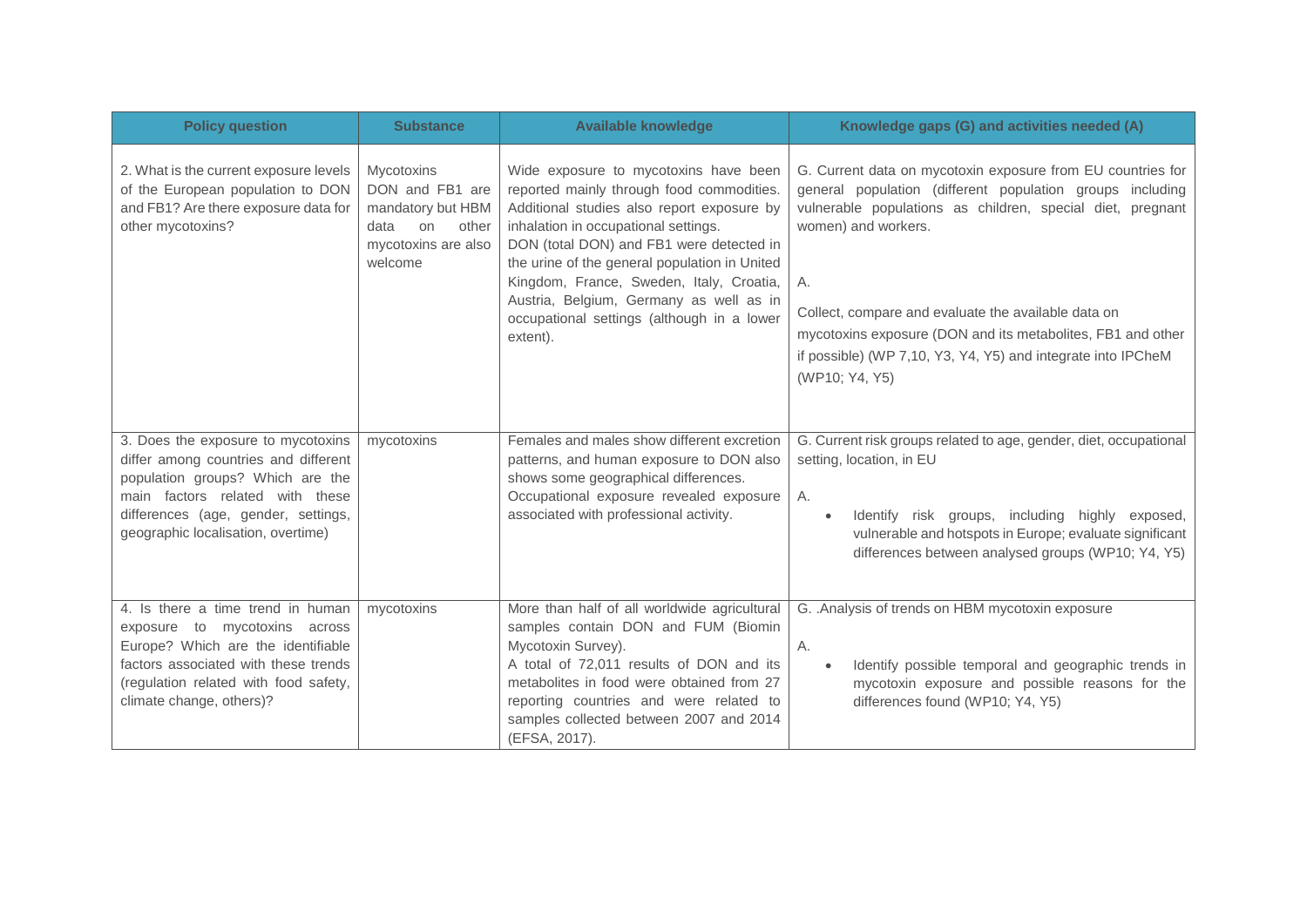| <b>Policy question</b>                                                                                                                                                                                                                                                                                                             | <b>Substance</b> | <b>Available knowledge</b>                                                                                                                                                                                                                                                                                                                                                                                                                                                                                                                                                                                                                                                                                                                                                                                                                                                                                                                                                                                              | Knowledge gaps (G) and activities needed (A)                                                                                                                                                                                                                                                                       |
|------------------------------------------------------------------------------------------------------------------------------------------------------------------------------------------------------------------------------------------------------------------------------------------------------------------------------------|------------------|-------------------------------------------------------------------------------------------------------------------------------------------------------------------------------------------------------------------------------------------------------------------------------------------------------------------------------------------------------------------------------------------------------------------------------------------------------------------------------------------------------------------------------------------------------------------------------------------------------------------------------------------------------------------------------------------------------------------------------------------------------------------------------------------------------------------------------------------------------------------------------------------------------------------------------------------------------------------------------------------------------------------------|--------------------------------------------------------------------------------------------------------------------------------------------------------------------------------------------------------------------------------------------------------------------------------------------------------------------|
| 5.<br>Is the risk associated to<br>human exposure to these mycotoxins<br>characterised? Are there health<br>impact assessment studies?<br>Are there exposure models<br>6.<br>toxicokinetics<br>data<br>for<br>and<br>mycotoxins and which are<br>their<br>limitations?<br>Is it possible to set a HBM-<br>7.<br>GV for mycotoxins? | mycotoxins       | dietary<br>The<br>estimated<br>mean chronic<br>exposure was above the group-TDI in<br>infants, toddlers and other children, and at<br>high exposure also in adolescents and<br>adults, indicating a potential health concern.<br>Little if any work has been done in estimating<br>the burden of human disease caused by<br>exposure to the dietary mycotoxins. The only<br>studies available are related to aflatoxin B1<br>(Wu et al, 2014; Assunçao et al, 2018b).<br>DON and its metabolite DON-3-glucoside<br>were absorbed, distributed, metabolised and<br>rapidly excreted through urine as shown<br>recently by a 1st human intervention study<br>after exposure to DON and DON-3-<br>glucoside.<br>Animal studies indicate that FB1 is poorly<br>absorbed from the gastrointestinal tract (less<br>than 4% of the dose), rapidly cleared from<br>the blood (with half-lives of less than 4 h) by<br>the biliary route, and preferentially excreted<br>with the faeces (usually more than 90% of<br>the dose). | G: Risk characterisation and health impact assessment (HIA),<br>exposure models and toxicokinetics in humans<br>A<br>Estimate exposure levels to mycotoxins from HBM<br>$\bullet$<br>data and establish exposure distribution and/or<br>European reference values for mycotoxins if possible<br>(WP5, 12; Y4, Y5). |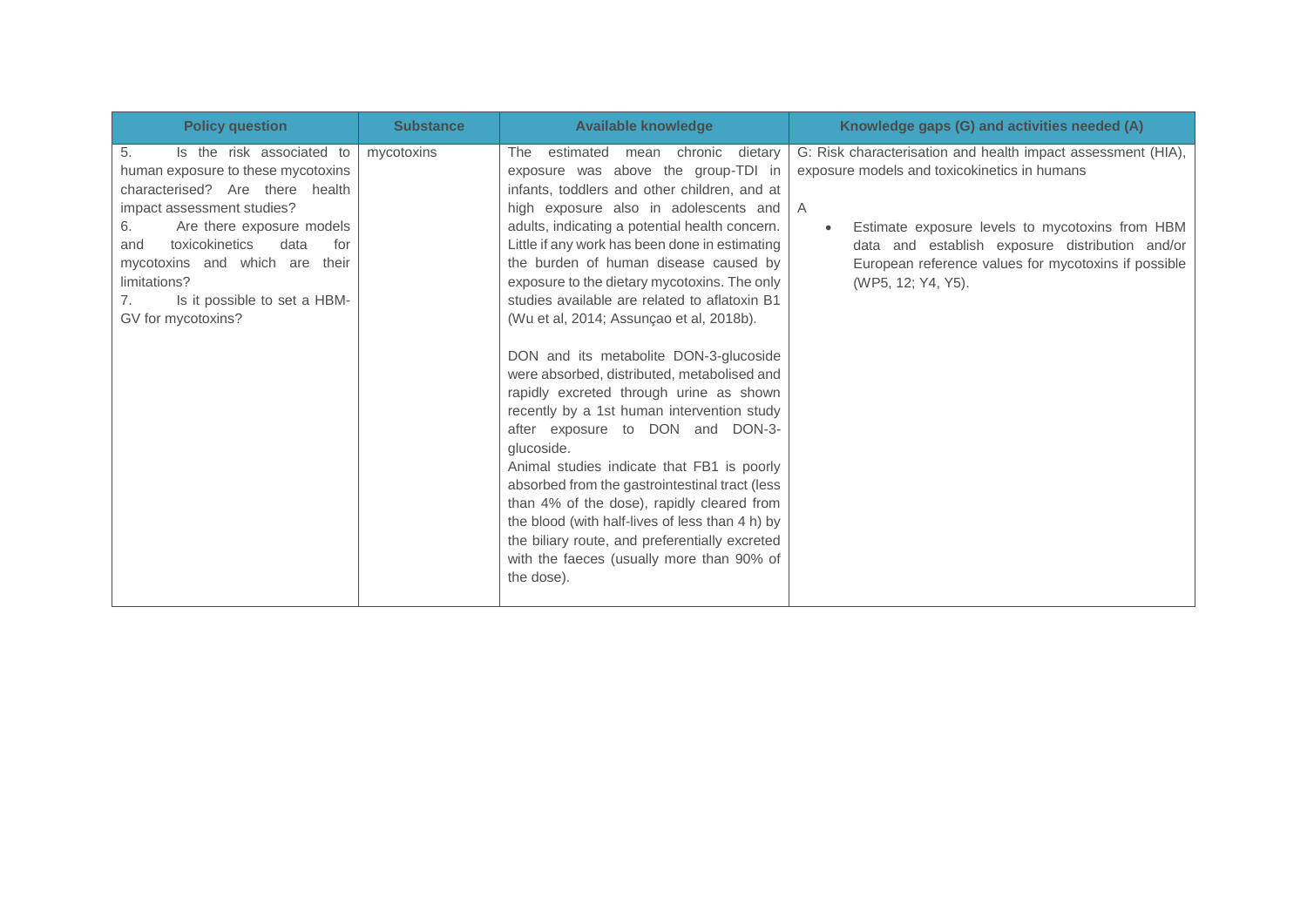| <b>Policy question</b>                                                                                                                                            | <b>Substance</b> | <b>Available knowledge</b>                                                                                                                                                                                                                                                                                                                                                                                                                                                                                                                                                                                                                                                                                                                                                                                               | Knowledge gaps (G) and activities needed (A)                                                                                                                                                                                                                                                                                                                                           |
|-------------------------------------------------------------------------------------------------------------------------------------------------------------------|------------------|--------------------------------------------------------------------------------------------------------------------------------------------------------------------------------------------------------------------------------------------------------------------------------------------------------------------------------------------------------------------------------------------------------------------------------------------------------------------------------------------------------------------------------------------------------------------------------------------------------------------------------------------------------------------------------------------------------------------------------------------------------------------------------------------------------------------------|----------------------------------------------------------------------------------------------------------------------------------------------------------------------------------------------------------------------------------------------------------------------------------------------------------------------------------------------------------------------------------------|
| 8. Does the aggregate exposure to<br>mycotoxins/other food contaminants<br>contribute to combined effects? What<br>are the knowledge gaps for risk<br>assessment? | mycotoxins       | Co-occurrence of DON or FB1 and other<br>mycotoxins has been widely reported and<br>human aggregated exposure to mycotoxins<br>and other food contaminants is likely to occur                                                                                                                                                                                                                                                                                                                                                                                                                                                                                                                                                                                                                                            | G. Lack of an inventory of exposure to DON or FB1 and other<br>mycotoxins/other food contaminants in EU and potential<br>interactive effects<br>Α.<br>Identify the main mycotoxin mixtures from available<br><b>HBM</b><br>data<br>available<br>and<br>reports<br>on<br>toxicological/cocktail effects. Look for significant<br>differences and trends (WP15; Y3, Y4, Y5)              |
| 9. Which are the most reliable and<br>informative effect biomarkers for<br>single and combined effects of<br>mycotoxins?                                          | mycotoxins       | considered<br>DON is<br>as immunotoxic,<br>reprotoxic and a probable endocrine<br>disruptor. There is limited evidence on its<br>potential genotoxicity and carcinogenicity. It<br>is a potent inhibitor of protein synthesis and<br>stimulates the pro-inflammatory response<br>leading to oxidative stress.<br>FB1 is a liver and kidney toxicant and it is<br>immunotoxic. It is a probable carcinogen but<br>there are data gaps on its mutagenicity. Its<br>adverse effects are mainly mediated by the<br>inhibition of ceramide synthases, which are<br>key enzymes in sphingolipid metabolism.<br>Some biomarkers of early biological effects<br>have been pointed for DON (e.g., pro-<br>inflammatory cytokines) and FB1 (e.g.,<br>sphinganine-to-sphingosine ratio in blood)<br>but further knowledge is needed | G. Several health effects known and mechanistic data available<br>but AOP for DON and FB1 lacking; limited information on<br>available biomarkers of effects<br>А.<br>Linking the targeted and untargeted biomarkers of<br>$\bullet$<br>effect identified for mycotoxins and its mixtures with<br>mechanistic data to develop AOPs for the target<br>mycotoxins (WP13/14; Y3, Y4, Y5). |